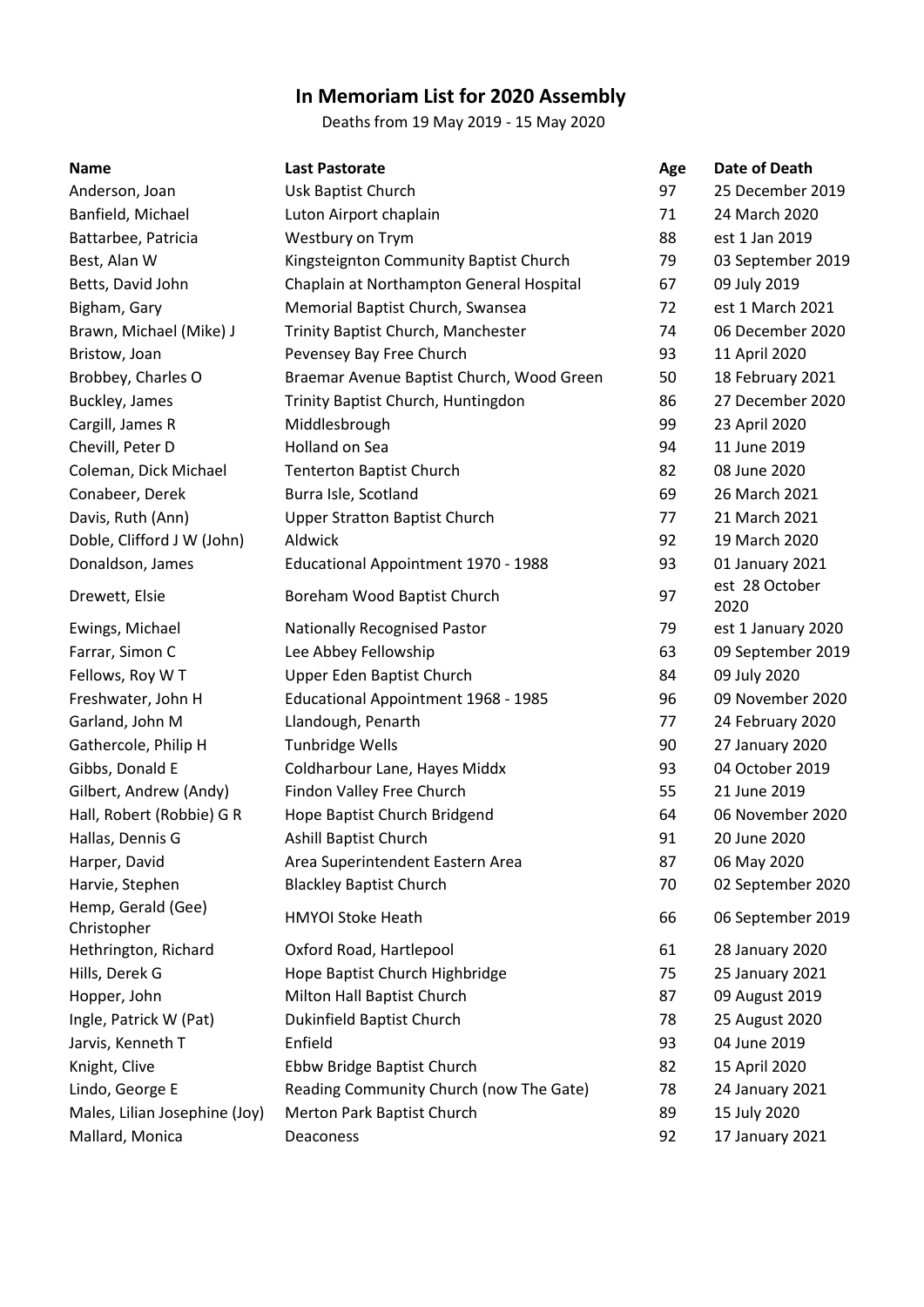| Manson, Peter                 | Regional Team Leader South Wales                               | 81 | 21 August 2020    |
|-------------------------------|----------------------------------------------------------------|----|-------------------|
| Markham, Maurice              | Meredith Road                                                  | 75 | 06 April 2020     |
| Marron, Anthony (Tony)        | <b>Dronfield Baptist Church</b>                                | 77 | 03 November 2020  |
| Matthews Daniel (Hugh)        | Principal South Wales Baptist College                          | 84 | 27 November 2020  |
| May, Alan C                   | Baldwyn's Park Baptist Church                                  | 80 | 17 July 2019      |
| McIntyre, Crawford            | Wincanton                                                      | 75 | 05 April 2020     |
| Measday, Clifford M           | Vauxhall, St Helier, Jersey                                    | 95 | 15 July 2020      |
| Messenger, Ronald             | <b>West Ham Central Mission</b>                                | 95 | 20 September 2019 |
| Monery, Geoffrey (Geoff) G    | <b>Emsworth Baptist Church</b>                                 | 83 | 06 Octoer 2019    |
| Montacute, Paul               | previously BUGB National Youth Officer non accred              | 73 | 01 February 2020  |
| Morris, Robert (Bob) P        | Cirencester Baptist Church                                     | 50 | 13 July 2019      |
| Norgate, David S              | <b>Tottenham Baptist Church</b>                                | 95 | est 31 May 2020   |
| Ottaway, Geoffrey (Geoff)     | Kingsthorpe Baptist Church, Northamtonshire                    | 96 | 18 January 2021   |
| Parsons, David J              | Highfield Road, Dartford                                       | 76 | 23 August 2019    |
| Paul, Robert (Bob) John       | Newport & Gwent Industrial Mission                             | 82 | est 13 April 2020 |
| Pawson, David                 | <b>Itinerant Ministry</b>                                      | 90 | 21 May 2020       |
| Ralph, Ian (Douglas)          | Crownhill Plymouth 1985 - 1992 then BUS                        | 75 | 09 October 2019   |
| Rivers, Ronald (Ron)          | Chaplain at Felixstowe Hospital                                | 88 | 05 January 2021   |
| Rudge, Geoffrey R             | Moderator of HEBA churches                                     | 71 | 02 October 2019   |
| Scott, Brian Eric             | Christchurch Clarendon Road, Leicester                         | 71 | 01 July 2019      |
| Sewell, Jeremy (Jem)          | Westbourne Park Baptist Church                                 | 59 | 16 November 2020  |
| Sparkes, Douglas Charles      | Deputy General Secretary Baptist Union                         | 92 | 01 January 2020   |
| Steel, Richard G              | Ryde Baptist Church                                            | 86 | 24 January 2021   |
| Steen, Thomas A (Alec)        | Previously accredited and Sec of Baptist Revival<br>Fellowship | 96 | 09 June 2019      |
| Stevenson, Frank W            | Chelwood BC                                                    | 85 | 16 January 2020   |
| Sutherland, Charles (Charlie) | Sheep Street BC, Devises                                       | 89 | 14 June 2020      |
| Thomas, Clifford James        | Ebenezer Baptist Church Neath                                  | 93 | 06 August 2020    |
| Thompson, Eileen              | Deaconess                                                      | 89 | est 31 March 2020 |
| Tougher, John Clive           | Educational appointment 1975 - 1998                            | 85 | 29 November 2019  |
| Tuck, Gordon P                | <b>Testwood Baptist Church Totton</b>                          | 64 | 07 November 2020  |
| Tuffee, Arthur T              | Regional Role Operation Mobilisation                           | 82 | 12 March 2021     |
| Turner, WJA (Tony)            | Hillesley, Wooton under Edge                                   | 89 | 04 April 2020     |
| Webb, Reginald A P            | Temple Hill London                                             | 90 | 09 January 2020   |
| Wilson, Geoffrey B            | <b>Birkby Baptist Church Huddersfield</b>                      | 91 | 22 January 2021   |
| Wilson, Peter                 | Ashdon Baptist Church                                          | 87 | 03 September 2020 |
| late notifications            |                                                                |    |                   |
| Cruickshank, George S         | Johnstone, Scotland                                            |    | est 2020          |
| Gower, Ralph                  | Cornerstone Baptist Church, Merseyside                         | 85 | est 1 March 2019  |
| Nearn, Derrick H              | <b>BMS World Mission Africa</b>                                | 87 | 05 January 2012   |
| Richards, William             |                                                                |    |                   |
| (Benjamin)                    | Calfaria (BUW)                                                 | 81 | 12 September 2016 |
| Thomas, (William) Derek       | <b>Scarisbrick New Road</b>                                    | 87 | 04 June 2018      |